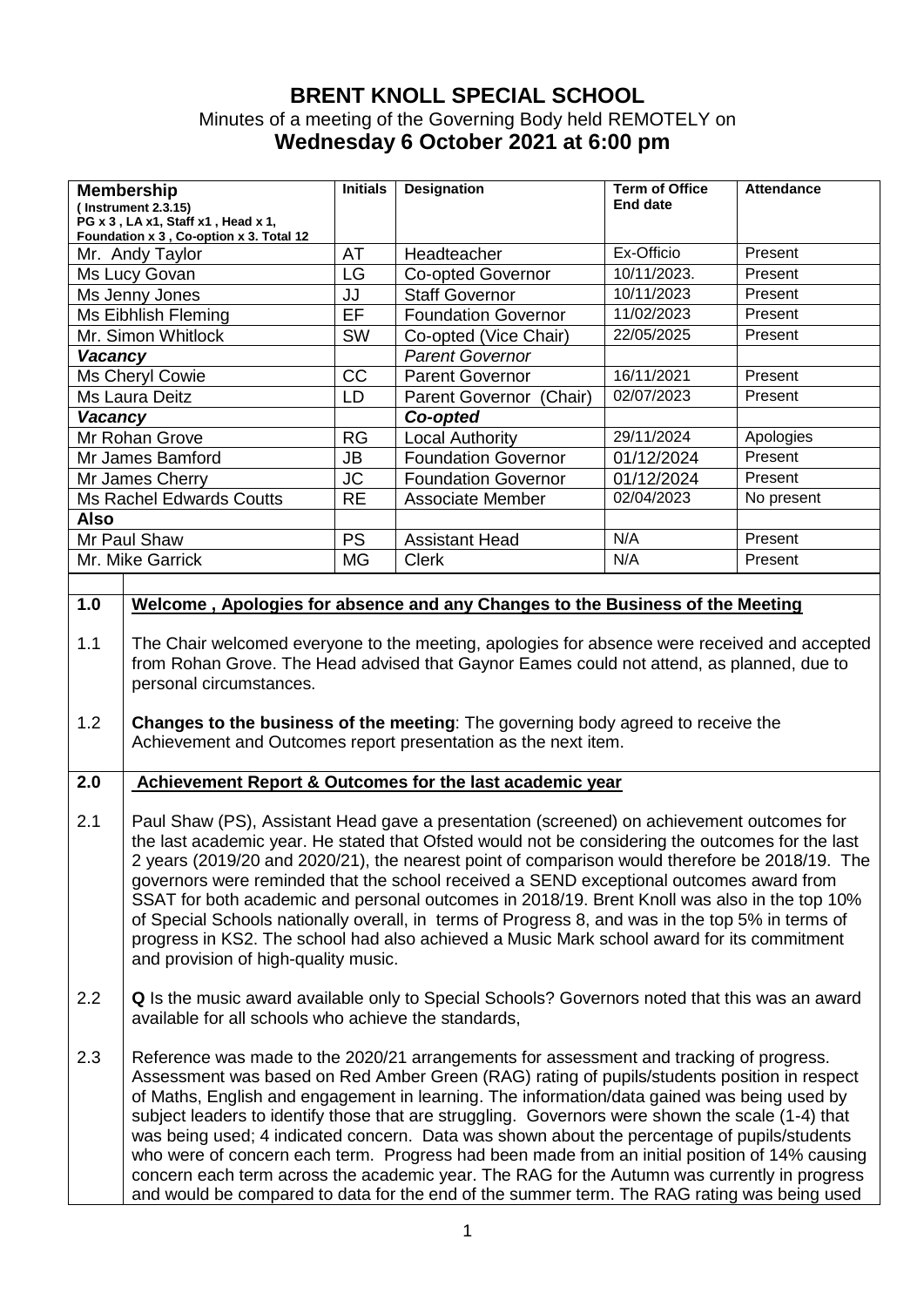| 2.4  | Q How does the school know whether pupils/students (graded 4) had fallen behind due to Covid<br>or other reasons? PS felt that the main reasons were absences due to the Covid lockdowns and<br>associated anxieties. The Head spoke of several students who were struggling to get back into<br>the school routines and also pupils new to the school who had not had the normal transition                                                                                                                                                                                                                                                                                                                             |
|------|--------------------------------------------------------------------------------------------------------------------------------------------------------------------------------------------------------------------------------------------------------------------------------------------------------------------------------------------------------------------------------------------------------------------------------------------------------------------------------------------------------------------------------------------------------------------------------------------------------------------------------------------------------------------------------------------------------------------------|
| 2.5  | He reminded of the personal development tracker and the six areas of personal development.<br>Baseline assessments had been done at the start of the year, but the targets could not be<br>reviewed due to the lockdown. The school was now base lining again this half term and would<br>review these assessments in February and June 2022. An extra tab had been added to track<br>engagement in learning and a tab for Attendance would be added later in the year.                                                                                                                                                                                                                                                  |
| 2.6  | Attainment: All students how had taken an exam passed but there were fewer students taking<br>GSCEs this year due to amount of time lost due to the lockdowns and other covid19 restrictions.<br>PS advised of the alternative awards for English, Trinity Arts awards and AQA Unit awards.                                                                                                                                                                                                                                                                                                                                                                                                                              |
| 2.7  | Information was provided about post16 provision, 11 students had secured places in specialist 6 <sup>th</sup><br>form College provision and 6 into FE colleges. A breakdown was shown of the courses that<br>students were following including vocational, taster courses and 1 animal husbandry.                                                                                                                                                                                                                                                                                                                                                                                                                        |
| 2.8  | PS outlined several operational challenges that the school would be seeking to resolve during the<br>year. This included arranging work experience placements, post 16 visits, arranging independent<br>travel training; the Duke of Edinburgh Award Scheme (that had not yet resumed); holding annual<br>review meetings and parents and carers workshops.                                                                                                                                                                                                                                                                                                                                                              |
| 2.9  | Governors were asked to note that the next steps included undertaking internal moderation, book<br>looks - the reintroduction of every child reading in class, the Brent Knoll mile and work to create<br>three distinct pupil/student pathways and outcomes. PS also referred to KS3 work on STEM skills;<br>the KS4 lessons for preparing for adulthood - which included life skills and employability skills.                                                                                                                                                                                                                                                                                                         |
| 2.10 | There was discussion and questioning about the GCSE outcomes and the contribution that cohort<br>specific factors make to variations in performance.                                                                                                                                                                                                                                                                                                                                                                                                                                                                                                                                                                     |
| 2.11 | <b>Q</b> What is the school doing in respect of alcohol and drug education and will this be tracked? It<br>was noted lessons were taking place as part of PHSE and were being tracked, it was suggested<br>that the leads for PHSE could be invited to give a report to the committees - Children and<br>Families Committee. SW felt that having regard to added vulnerabilities of the pupils/students<br>that it was important to explain the dangers in an appropriate way. He advised that he had access<br>to resources from the Alcohol Education Trust, that he was able to share. He undertook to send<br>this information to the Head and make it available in the Governors sections of the school<br>website. |
| 2.12 | PS was thanked for his presentation; he left the meeting at 6:42 pm                                                                                                                                                                                                                                                                                                                                                                                                                                                                                                                                                                                                                                                      |
| 3.0  | Declaration of Interest and Register of Interests                                                                                                                                                                                                                                                                                                                                                                                                                                                                                                                                                                                                                                                                        |
| 3.1  | <b>Declaration of Interest:</b> No declaration of interest was received in any item appearing on the<br>agenda of this meeting.                                                                                                                                                                                                                                                                                                                                                                                                                                                                                                                                                                                          |
| 3.2  | <b>Register of Interest:</b> Governors were reminded that the governing body must maintain and<br>update annually, a register of the pecuniary interests of its members. Also, to publish key<br>information about their members and associate members on the school website. A declaration<br>form had been circulated prior to the meeting, governors were reminded of the need to complete<br>and return the form to the Clerk. The documents received would be collated and sent on to the<br>school for retention.                                                                                                                                                                                                  |
| 4.0  | <b>Election of Chair</b>                                                                                                                                                                                                                                                                                                                                                                                                                                                                                                                                                                                                                                                                                                 |
| 4.1  | Term of Office of the Chair and Vice Chair: Governors endorsed the previous decision that the                                                                                                                                                                                                                                                                                                                                                                                                                                                                                                                                                                                                                            |
|      | 2                                                                                                                                                                                                                                                                                                                                                                                                                                                                                                                                                                                                                                                                                                                        |

as a quick and effective way for subject leaders to identify those in need of support and put the

necessary interventions in place.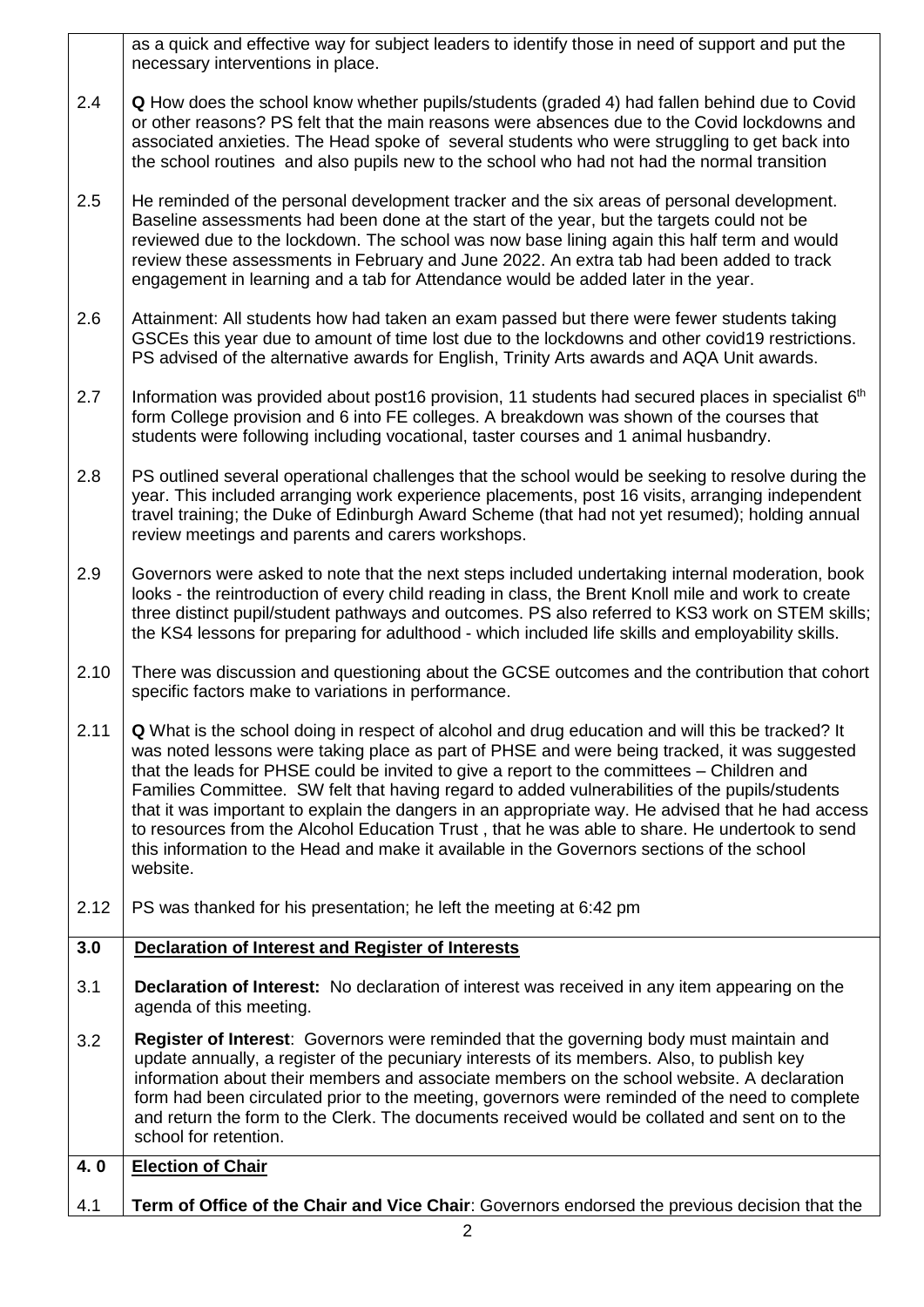|       | term of Office of the Chair and Vice Chair should be 2 years. Also, that it should be alternated so<br>that the Chair and Vice Chair roles did not become vacant in the same year                                                                                                                                                                                                                                                                     |  |  |  |  |
|-------|-------------------------------------------------------------------------------------------------------------------------------------------------------------------------------------------------------------------------------------------------------------------------------------------------------------------------------------------------------------------------------------------------------------------------------------------------------|--|--|--|--|
| 4.2   | Election of Chair: It was noted that the term of office of the Chair was up for re-election.<br>Governors were asked in advance to nominate candidates for the role. Laura Deitz was<br>nominated, she accepted the nomination, and no other was received. Following a vote, Laura<br>Dietz was unanimously elected Chair until the Autumn term 2023                                                                                                  |  |  |  |  |
| 4.3   | Vice Chair: It was noted that the term of office of the current Vice Chair Simon Whitlock (2-year<br>term) ends in the Autumn 2022.                                                                                                                                                                                                                                                                                                                   |  |  |  |  |
| 5.0   | <b>Governing Body Membership</b>                                                                                                                                                                                                                                                                                                                                                                                                                      |  |  |  |  |
| 5.1   | Changes to the Governing Body: Governors were advised of the following : -                                                                                                                                                                                                                                                                                                                                                                            |  |  |  |  |
|       | End of term of Office : Mr. Oluwafela (Fela) Ajayi on 25/09/2021 as a Parent Governor<br>$\blacksquare$                                                                                                                                                                                                                                                                                                                                               |  |  |  |  |
|       | End of term of office due before the next meeting: Cheryl Cowie 's term of office as a<br>$\blacksquare$<br>Parent Governor ends on 16/11/2021                                                                                                                                                                                                                                                                                                        |  |  |  |  |
|       | Vacancies: There are 2 Vacancies - Co-option x 1; Parent Governor x 1<br>$\blacksquare$                                                                                                                                                                                                                                                                                                                                                               |  |  |  |  |
| 5.2   | Parent Governor Vacancies: It was noted that CC term of office as a parent governor ends prior<br>to the next full governors meeting. The Head and Chair agreed to make the arrangements for the<br>election to 2 Parent Governor roles.                                                                                                                                                                                                              |  |  |  |  |
| 5.3   | Co-option Vacancy: Governors were reminded that Oluwafela (Fela) Ajayi had asked to be<br>considered for the Co-option role. The Chair reminded that following advertisement several<br>interested candidates had been identified. She advised that the skills audit will be reviewed to<br>identify skills needs and a recommendation and/ or options would be presented at the next the<br>full governors meeting.                                  |  |  |  |  |
| 5.4   | <b>DBS Checks: Governors were reminded that they are legally required to complete a DBS check.</b><br>The requirement was for new governors to decide with the school within 21 days of their<br>appointment to start the application process and serving governors to ensure that their DBS<br>check is renewed every three years. It was noted that the school Admin team would notify<br>governors in advance when their DBS needs to be reviewed. |  |  |  |  |
|       | <b>Action</b><br>When<br>Who                                                                                                                                                                                                                                                                                                                                                                                                                          |  |  |  |  |
|       | A <sub>1</sub><br>Co-option: Recommendation to fill the FGB vacancy<br>Chair<br><b>Next</b><br><b>FGB</b>                                                                                                                                                                                                                                                                                                                                             |  |  |  |  |
| 6.0   | Minutes of the last meeting and Any matters Arising                                                                                                                                                                                                                                                                                                                                                                                                   |  |  |  |  |
| 6.1   | <b>Minutes: The minutes of the meeting held on 16 June 2021 had been circulated with the agenda</b><br>papers prior to the meeting. After discussion, the minutes were AGREED as a true record and<br>approved for signature by the Chair                                                                                                                                                                                                             |  |  |  |  |
| 6.2   | <b>Matters Arising:</b> Governors were asked to note the action on the matters arising as follows:                                                                                                                                                                                                                                                                                                                                                    |  |  |  |  |
| 6.2.1 | EYFS Policy - Revised Policy to be provided (Previous Minutes section 7.11) - Included in<br>item 14 on this agenda.                                                                                                                                                                                                                                                                                                                                  |  |  |  |  |
| 6.2.2 | <b>Pupil Premium</b> – Report from 2020-21 & plans for 2021-22 (Previous minutes section 8.2)<br>Included as part of agenda item 9 on this agenda                                                                                                                                                                                                                                                                                                     |  |  |  |  |
| 6.2.3 | Headteacher Pay & Performance Committee to be set up (Previous minutes section 9.4.4)<br>Included as part of item 7 on this agenda                                                                                                                                                                                                                                                                                                                    |  |  |  |  |
| 6.2.4 | Appointment of representative to the Brent Knoll & Watergate Trust (Previous minutes<br>section 17.2) Included as part of item 7 on this agenda.                                                                                                                                                                                                                                                                                                      |  |  |  |  |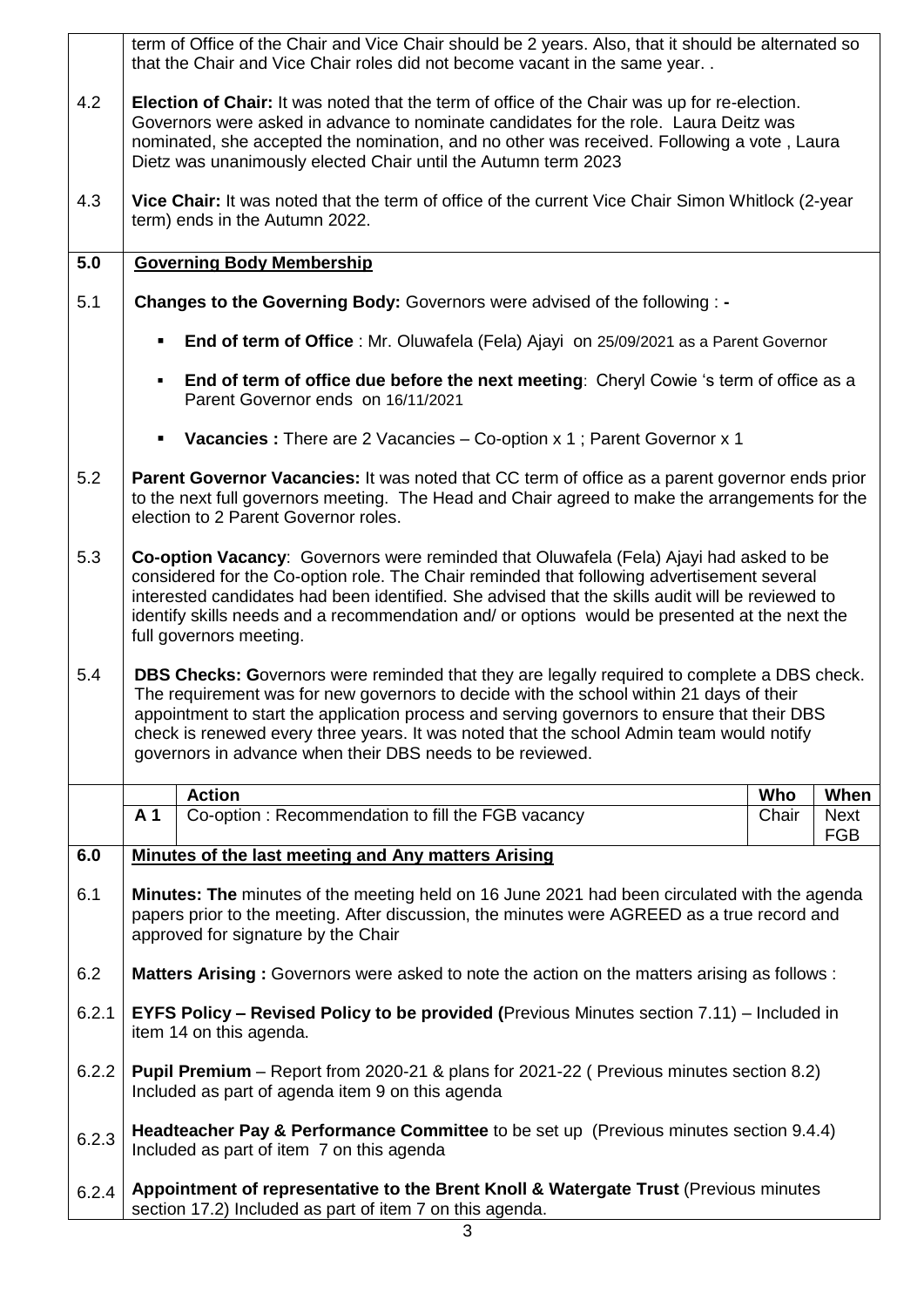6.2.5 **Discussion on future of the Trust** (Previous minute's section 17.2): An update on the Trust would be provided at the next FGB meeting. Action **Mathematic Contract Contract Contract Contract Contract Contract Contract Contract Contract Contract Contract Contract Contract Contract Contract Contract Contract Contract Contract Contract Contract Contract Contr A 2** | Future of the Cooperative Trust – To be updated at the next FGB **7.0**  7.1 7.2 7.3 7.4 7.4.1 7.4.2 7.5 7.6 **Governing Body Committees Committee Memberships and Reports:** It was noted that the membership of the committees had been agreed at the last full governing body meeting. Un-Clerked meetings had been held; the reports back were as follows : **Teaching & Learning Committee :** 4 October 2021 ( Un-clerked) : EF reported on the SIP and allocation of areas of the SIP being overseen by the committee to each member – respective areas were sections 1.1, 1.2, 3.1 and 3.2 , these were being linked to a schedule of visits. There was also discussion about the appraisal and quality assurance arrangements including observations and school improvement support. **Children, Families & Community Committee:** Meeting 28 September 2021 (Un-clerked): CC reported that the committee discussed the Safeguarding action plan , RG and CC would be monitoring the progress ; sections of the SIP being overseen by this committee had been assigned to members so far – sections, 2.1 , 2.12 and 2.13. RG to link with Mental Health and Wellbeing- CC and RG to attended courses. Also reported was the Prevent training being attended by RG. CC would also undertake the same. CC advised that she would be reviewing the latest skills audit to identify any gaps and or training needs. The committee was focusing on more engagement with the community via the family forum, workshops and events. A Pupil Forum meeting had been arranged, the local Member of Parliament (MP) would be attending, the Head advised that the school's concerns relating to road safety would be raised with the MP . **Pay & Resources Committee**: Meeting 5 October 2021 (Un- clerked) SW advised that the meeting discussed the maintenance contract and premises management arrangements. The contract with Electro had been extended by a year but was now due to end. It was noted that the company was also providing temporary Premises Officers services. Options were explored and the committee recommends that the existing contract be extended for a further 6 months whilst the school seeks to recruit a Premises Manager. The costs of the action recommended was £19K. After consideration, the governing body AGREED the recommendation for extension of the existing arrangements with Electro for a further 6 months. **Q** Will the recruitment of a Premises Manager be more cost effective? The Head felt that it would, he reminded that the school was returning to the previous in-house arrangements. The Premises Officer retired due to ill health and subsequently had passed away, it was always anticipated the role would be filled. The committee discussed progress in resolving outstanding building defects and the recovery of costs via retained funding held by the LA. Also , development work and improvements including replacement of dining room furniture, provision of a covered area in the playground, the immersive room. SW with the support of a former governor will be looking at the SLAs and contracts and bench marking and in terms of value for money and their social and ethical polices, for example whether they pay the London Living wage. **Headteacher Performance management Committee**: The governing body appointed, the Chair, Eibhlish Fleming and James Bamford. Adviser - Rob Thomas (Provisionally but to be confirmed ) **Review of committee terms of reference:** Governors were reminded that committees should review their terms of reference annually and should report any changes to the Governing Body for approval. It was noted that this would be done at the Clerked meeting of each committee later in the term.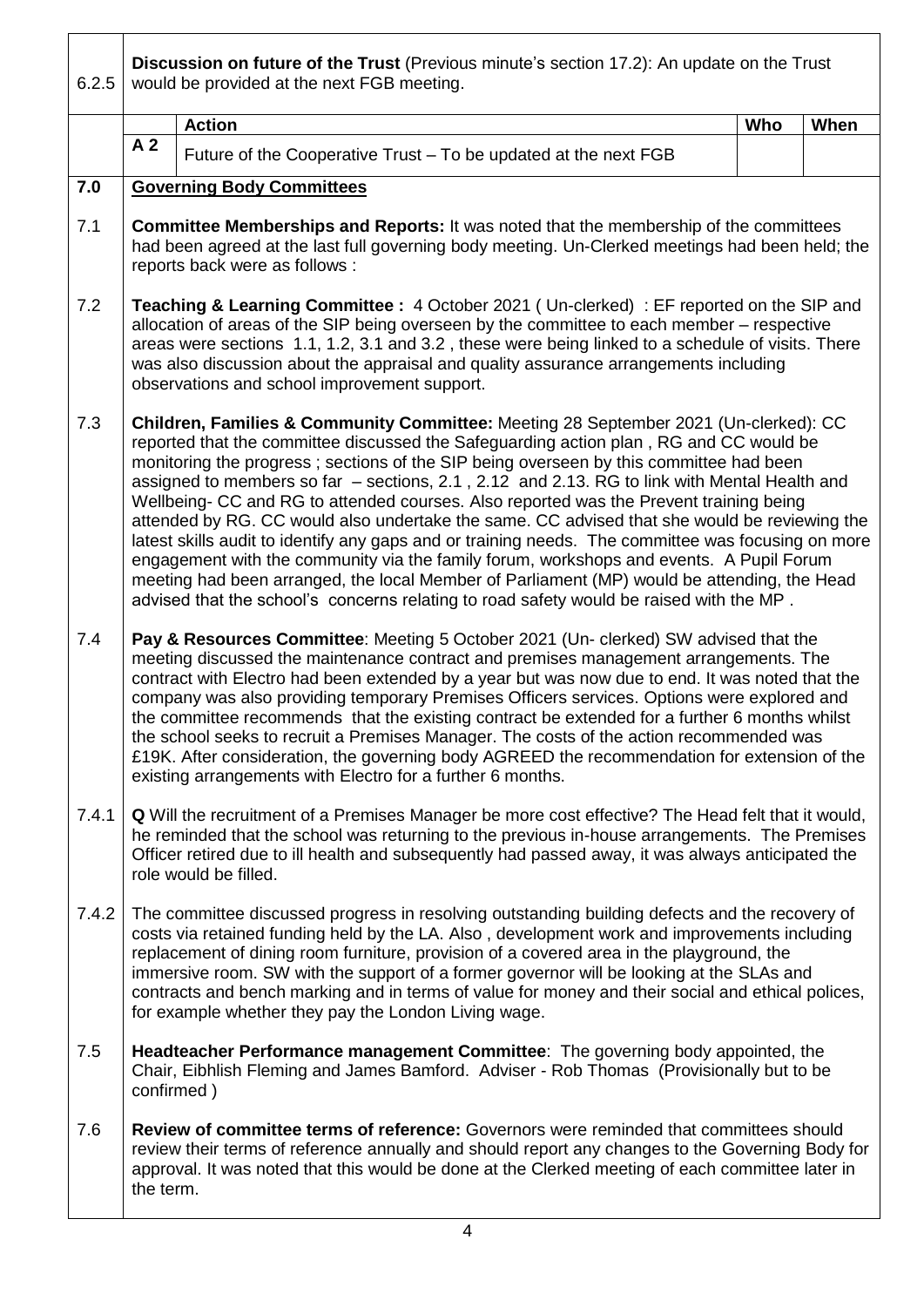| 8.0 | <b>Governing Body Procedures, Activities and Information for Governors</b>                                                                                                                                                                                                                                                                                                                                                                                                                                                                                                                                                                                                                                                                                                                                                                                                                                                                 |                                                                                                                                                                                                                                                                                                                                                                                                               |     |                       |  |
|-----|--------------------------------------------------------------------------------------------------------------------------------------------------------------------------------------------------------------------------------------------------------------------------------------------------------------------------------------------------------------------------------------------------------------------------------------------------------------------------------------------------------------------------------------------------------------------------------------------------------------------------------------------------------------------------------------------------------------------------------------------------------------------------------------------------------------------------------------------------------------------------------------------------------------------------------------------|---------------------------------------------------------------------------------------------------------------------------------------------------------------------------------------------------------------------------------------------------------------------------------------------------------------------------------------------------------------------------------------------------------------|-----|-----------------------|--|
| 8.1 | Remote Participation/ Policy for meetings: The Virtual attendance policy was circulated, the<br>Head advised that the pre-pandemic policy had been updated to reflect the change to the number<br>of meetings and the current circumstances. The Policy was AGREED.                                                                                                                                                                                                                                                                                                                                                                                                                                                                                                                                                                                                                                                                        |                                                                                                                                                                                                                                                                                                                                                                                                               |     |                       |  |
| 8.2 | Governing Body Code of Conduct: The governing body AGREED to adopt the NGA code with<br>added commitment statement in respect of Brent Knoll as per the previous year CC stated that<br>she would be circulating the code for signature by each governor                                                                                                                                                                                                                                                                                                                                                                                                                                                                                                                                                                                                                                                                                   |                                                                                                                                                                                                                                                                                                                                                                                                               |     |                       |  |
| 8.3 | Agenda plan for 2021-22: It was noted that each of the committees include a plan of the items to<br>be covered each term and annually within their terms of reference. The Chair of the FGB and<br>Committee Chair's would review the business to be covered and policies to be reviewed ahead of<br>the respective meetings each term.                                                                                                                                                                                                                                                                                                                                                                                                                                                                                                                                                                                                    |                                                                                                                                                                                                                                                                                                                                                                                                               |     |                       |  |
| 8.4 | Governing Body training: Governors: Details of the training available to governors via the LA<br>had been circulated with the agenda papers prior to the meeting. Governors were asked to note<br>that booking must be done online, and that attendance remains virtual.                                                                                                                                                                                                                                                                                                                                                                                                                                                                                                                                                                                                                                                                   |                                                                                                                                                                                                                                                                                                                                                                                                               |     |                       |  |
|     |                                                                                                                                                                                                                                                                                                                                                                                                                                                                                                                                                                                                                                                                                                                                                                                                                                                                                                                                            | <b>Action</b>                                                                                                                                                                                                                                                                                                                                                                                                 | Who | When                  |  |
|     | A <sub>3</sub>                                                                                                                                                                                                                                                                                                                                                                                                                                                                                                                                                                                                                                                                                                                                                                                                                                                                                                                             | Governing Body Code of Conduct: Document to be circulated to each<br>governor for signature.                                                                                                                                                                                                                                                                                                                  | CC  | By next<br><b>FGB</b> |  |
| 9.0 |                                                                                                                                                                                                                                                                                                                                                                                                                                                                                                                                                                                                                                                                                                                                                                                                                                                                                                                                            | <b>Headteacher's Report</b>                                                                                                                                                                                                                                                                                                                                                                                   |     |                       |  |
| 9.1 | The Headteacher's Report had been circulated with the agenda papers prior to the meeting. The<br>Head reported that there had been a Covid19 outbreak since the return to school in September.<br>The school had taken action in line with the school's Outbreak Management Plan, this included<br>the re-instatement of some restrictions and measures set out by Public Health England, guidance<br>from the LA and sharing information and practice with other Special Schools. The position had<br>now improved and some of the additional control measures relaxed but the school continued to<br>be vigilant and take a cautious approach. Governors noted that staff were testing twice per week<br>and also some of the secondary aged students.                                                                                                                                                                                   |                                                                                                                                                                                                                                                                                                                                                                                                               |     |                       |  |
| 9.2 | Governors were reminded that the school development was being driven by the Middle Leaders,<br>the Head highlighted the contributions that they were making to the personal development of staff<br>and the curriculum. The approach was now on whole school development of curriculum areas<br>that was cross the phases. A curriculum handbook was being prepared for each subject area.                                                                                                                                                                                                                                                                                                                                                                                                                                                                                                                                                 |                                                                                                                                                                                                                                                                                                                                                                                                               |     |                       |  |
| 9.3 | The School Improvement Plan (SIP) Executive Summary had been finalised, the Senior and<br>Middle Leaders were currently completing the details for each of the sections. The progress<br>towards the SIP objectives would be monitored by each the committees at meetings, also, link<br>contacts by governors with individuals with responsibility for the various priorities in the SIP and<br>visits to evidence the work taking place. The Head stated that the Self Evaluation Statement<br>(SES) would be completed during the year and supported by evidence including feedback from<br>the link engagement by governors. He referred to the Challenge Partners review due in February<br>2022 and an LA (Lewisham Learning) review to take place in late Spring or Early Summer. It was<br>noted that the LA rated the school as Green which denotes that it was not judged to need a high<br>level of school improvement support. |                                                                                                                                                                                                                                                                                                                                                                                                               |     |                       |  |
| 9.4 |                                                                                                                                                                                                                                                                                                                                                                                                                                                                                                                                                                                                                                                                                                                                                                                                                                                                                                                                            | The Head reported that the SLT were continuing to be available and visible at the start and end of<br>the school day; the Home School Liaison work continued to work well, the weekly newsletter was<br>returning with the emphasis on the positive family form meeting had been held this term, the<br>numbers attending (22 families represented) was a significant improvement on the previous<br>meeting. |     |                       |  |
| 9.5 |                                                                                                                                                                                                                                                                                                                                                                                                                                                                                                                                                                                                                                                                                                                                                                                                                                                                                                                                            | Pupil Premium and Physical Education and Sports Grant: It was noted that the schools must use<br>a prescribed template from September 2021 to demonstrate how their spending decisions are<br>informed by research evidence and use a strategy statement template to publish the premium<br>strategy. The deadline for publication was December 2021. The Head advised that the statement                     |     |                       |  |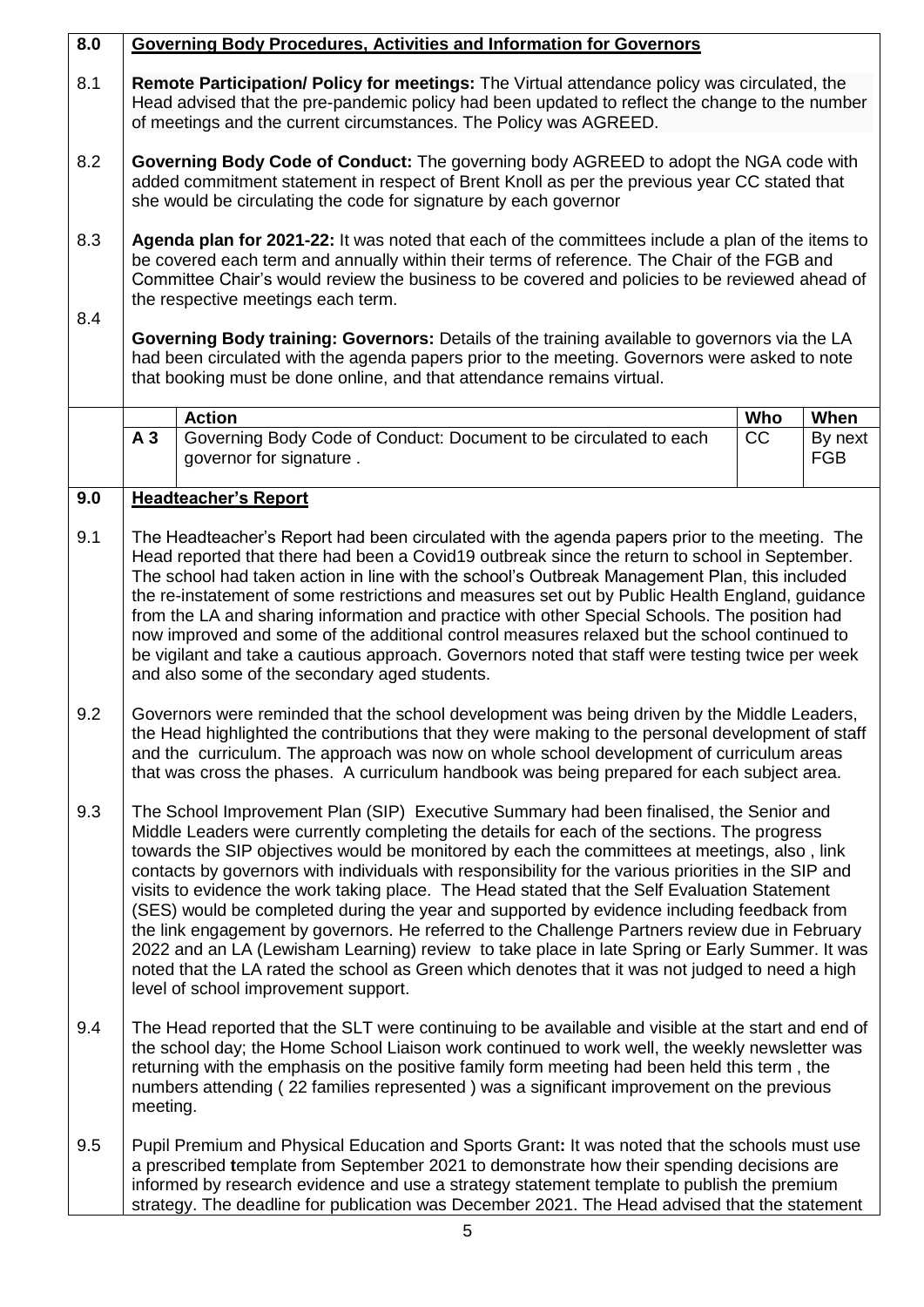|      | would be available at the next full governors meeting.                                                                                                                                                                                                                                                                                                                                                                                                                                                                       |
|------|------------------------------------------------------------------------------------------------------------------------------------------------------------------------------------------------------------------------------------------------------------------------------------------------------------------------------------------------------------------------------------------------------------------------------------------------------------------------------------------------------------------------------|
| 9.6  | Pupil Forum: The Head reported that representatives had been elected from the secondary phase<br>pupils from Years 5 and 6 had not at this point being included because of the difficulties in<br>organizing across the zones. Governors noted that the position would be reviewed later in the<br>year with a view to including the younger pupils, also noted was that members of the CFC<br>committee were invited to meetings.                                                                                           |
| 9.7  | Post 16: It was reported that the proposed one-year pilot had been agreed to start from<br>September 2022. The Head stated that the school had so far identified 7 students from Year 11<br>that would benefit from a place. He also advised that he would be meeting with the new lead for<br>SEND and Complex Needs, at the LA shortly to discuss some of the operational matters.                                                                                                                                         |
| 9.8  | <b>Q</b> Will students from other schools be allowed to attend? The Head stated that pupils from other<br>schools could potentially be offered places, for example from bases at Addey and Stanhope<br>School and Conisborough College.                                                                                                                                                                                                                                                                                      |
| 9.9  | <b>Pupil data:</b> Reference was made to the current roll – 157, noting that 25 new pupils/students<br>were admitted in September. There were 4 students in the process of moving to other provision,<br>they would not be removed from the roll until they are placed, and the school receives<br>confirmation of the same. The Head highlighted a dispute with the LA about SEN transport that<br>led to 2 pupils not attending, the matter was now in hand and a resolution being sought.                                 |
| 9.10 | Details of an exclusion was provided, information in relation to which to be included in Part 2<br>(Confidential) section of the meeting.                                                                                                                                                                                                                                                                                                                                                                                    |
| 9.11 | Safeguarding: Reference was made to the information in the Head's Report, including the data<br>on the number of 'My concern' referrals, Child in need meetings, Child in Need plans and the<br>number of Children Looked After currently at the school.                                                                                                                                                                                                                                                                     |
| 9.12 | Staffing: It was noted that there had been 3 positive covid19 staff cases in the first week of term,<br>the members of staff concerned had all now returned. A new full time LSA had started this term<br>and another part -time LSA had recently been appointed awaiting references. However, 2 LSAs<br>had left this term. A new Family Support Worker (0.6) had also been appointed on a 1-year<br>contract.                                                                                                              |
|      |                                                                                                                                                                                                                                                                                                                                                                                                                                                                                                                              |
| 9.13 | The Head highlighted that the school received 12 x CO2 monitors and drew attention to the works<br>that had been completed over the summer break including the external landscaping.                                                                                                                                                                                                                                                                                                                                         |
| 9.14 | The governors thanked the Head for his report.                                                                                                                                                                                                                                                                                                                                                                                                                                                                               |
| 10.0 | <b>Financial Management</b>                                                                                                                                                                                                                                                                                                                                                                                                                                                                                                  |
| 10.1 | 2021/22 budget and three-year projection : Governors noted that the budget was on track, the<br>full position would be reported to the Pay and Resources Committee at its next meeting and to the<br>wider governing body at the next full governing body meeting. It was noted that the deadline for<br>submitting the reviewed budget plan for 2021/22 - and 3-year projection to the Lewisham Schools<br>Finance Team was Mid November (schools with surplus) or End of November (schools with<br>Deficit Recovery Plan). |
| 10.2 | Schools Financial Value Standard: Governors agreed to delegate any action needed to meet<br>SFVS requirements to the Pay and Resources Committee. It was noted that the SFVS documents<br>must be submitted to Lewisham local authority by 14 February 2022 and that although the actions<br>can be delegated to a committee a detailed report should be provided to the full Governing Body<br>and the Chair of Governors must sign the completed SFVS form.                                                                |
| 11.0 | <b>Ofsted</b>                                                                                                                                                                                                                                                                                                                                                                                                                                                                                                                |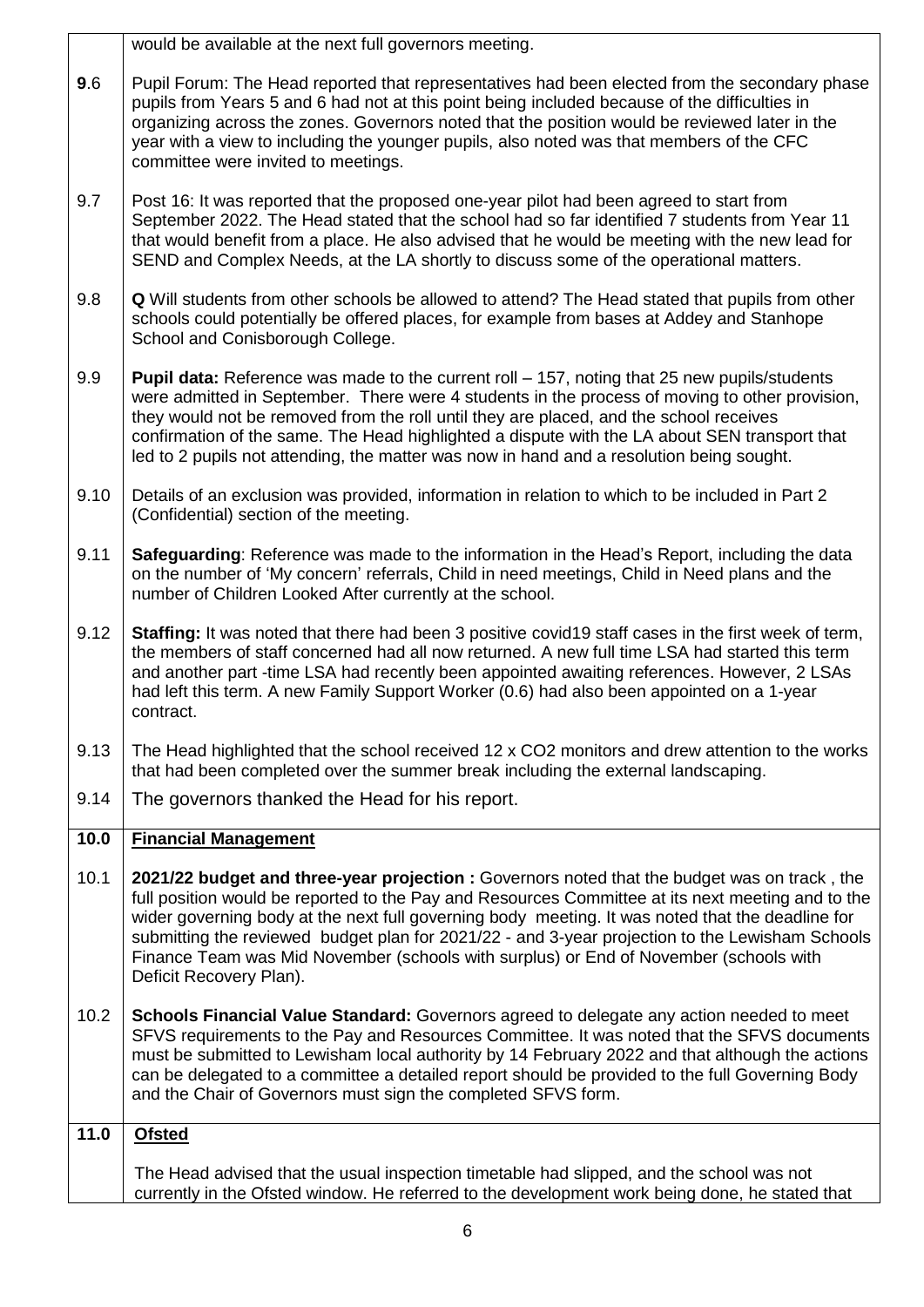|      | routine.                                                                                                                                                                                                                                                                                                                                                                                                                                                                                                                                                                                                                                                                                                                                                            | the SES would be completed, and the school was working to secure and embed curriculum<br>developments. Also referenced were the deep dives with the middle leaders into areas of the<br>curriculum and review of safeguarding that will be undertaken as part of the new inspection                                                                                                                                                                                               |            |                       |
|------|---------------------------------------------------------------------------------------------------------------------------------------------------------------------------------------------------------------------------------------------------------------------------------------------------------------------------------------------------------------------------------------------------------------------------------------------------------------------------------------------------------------------------------------------------------------------------------------------------------------------------------------------------------------------------------------------------------------------------------------------------------------------|-----------------------------------------------------------------------------------------------------------------------------------------------------------------------------------------------------------------------------------------------------------------------------------------------------------------------------------------------------------------------------------------------------------------------------------------------------------------------------------|------------|-----------------------|
| 12.0 |                                                                                                                                                                                                                                                                                                                                                                                                                                                                                                                                                                                                                                                                                                                                                                     | <b>Safeguarding &amp; Health and Safety</b>                                                                                                                                                                                                                                                                                                                                                                                                                                       |            |                       |
| 12.1 |                                                                                                                                                                                                                                                                                                                                                                                                                                                                                                                                                                                                                                                                                                                                                                     | Safeguarding report: Details were included in the Head's report, it was also noted that the<br>safeguarding policy had been updated and would be discussed later in this meeting.                                                                                                                                                                                                                                                                                                 |            |                       |
| 12.2 | Health and Safety report: The Head advised that the LA online self-audit had not gone ahead<br>last year. An update on the health and safety within the school including progress in relation to the<br>health and safety action plan would be provided at the next Pay and Resources Committee<br>meeting.                                                                                                                                                                                                                                                                                                                                                                                                                                                         |                                                                                                                                                                                                                                                                                                                                                                                                                                                                                   |            |                       |
| 12.3 | <b>Keeping Children Safe in Education:</b> The Head advised that the INSET on the new statutory<br>KCSIE guidance had been provided on the first day back in the Autumn term. Staff were required<br>to sign and confirm that they understand the requirement. He advised that the understanding of<br>staff would be evaluated via a quiz. Governors were asked to ensure that they read the KCSIE<br>document which contains substantive changes since previous issue and reflects the findings from<br>Ofsted's Rapid Review Report into sexual abuse in schools. It was noted that Annex G in the<br>guidance provides a table of the substantive changes from 2021. A declaration for governors to<br>sign to confirm their understanding would be circulated. |                                                                                                                                                                                                                                                                                                                                                                                                                                                                                   |            |                       |
|      |                                                                                                                                                                                                                                                                                                                                                                                                                                                                                                                                                                                                                                                                                                                                                                     | <b>Action</b>                                                                                                                                                                                                                                                                                                                                                                                                                                                                     | <b>Who</b> | When                  |
|      | A4                                                                                                                                                                                                                                                                                                                                                                                                                                                                                                                                                                                                                                                                                                                                                                  | KCSiE declaration to be signed by governors. CC to circulate                                                                                                                                                                                                                                                                                                                                                                                                                      | CC         | By next<br><b>FGB</b> |
| 13.0 |                                                                                                                                                                                                                                                                                                                                                                                                                                                                                                                                                                                                                                                                                                                                                                     | <b>Equalities Data &amp; Objectives</b>                                                                                                                                                                                                                                                                                                                                                                                                                                           |            |                       |
|      |                                                                                                                                                                                                                                                                                                                                                                                                                                                                                                                                                                                                                                                                                                                                                                     | It was noted that schools are required to publish equalities data online and set equalities<br>objectives. The data and objectives should be updated annually, and the objectives and equalities<br>policies reviewed every four years. The school policy had been circulated with the agenda papers<br>prior to the meeting. The Head advised that the equalities data and contextual information in the<br>policy had been updated. After consideration, the Policy was AGREED. |            |                       |
| 14.0 |                                                                                                                                                                                                                                                                                                                                                                                                                                                                                                                                                                                                                                                                                                                                                                     | <b>Policy Review</b>                                                                                                                                                                                                                                                                                                                                                                                                                                                              |            |                       |
| 14.1 |                                                                                                                                                                                                                                                                                                                                                                                                                                                                                                                                                                                                                                                                                                                                                                     | Pay Policy: The Pay Policy was circulated, no change was reported, and pay values remain<br>unchanged following the Government pay freeze effective from 1 September 2021. After<br>consideration, the Policy was AGREED.                                                                                                                                                                                                                                                         |            |                       |
| 14.2 | review.                                                                                                                                                                                                                                                                                                                                                                                                                                                                                                                                                                                                                                                                                                                                                             | Performance Appraisal Policy: The Performance Appraisal Policy was not, currently, in need of                                                                                                                                                                                                                                                                                                                                                                                     |            |                       |
| 14.3 |                                                                                                                                                                                                                                                                                                                                                                                                                                                                                                                                                                                                                                                                                                                                                                     | <b>EYFS Policy:</b> A copy of the policy had been circulated. Governors were reminded of the changes<br>in the requirements, it was noted that the school approach had been moderated with other special<br>schools, JJ referred to the daily tooth brushing and Yoga sessions and the transition<br>arrangements into and out of EYFS. After consideration, the Policy was AGREED.                                                                                               |            |                       |
| 14.4 |                                                                                                                                                                                                                                                                                                                                                                                                                                                                                                                                                                                                                                                                                                                                                                     | Safeguarding Policy and Update Summary: The document and summary had been circulated,<br>it was noted that the policy had been updated to include the requirements of the new KCSIE. After<br>consideration, the Policy was AGREED.                                                                                                                                                                                                                                               |            |                       |
| 14.5 |                                                                                                                                                                                                                                                                                                                                                                                                                                                                                                                                                                                                                                                                                                                                                                     | Lucy Govern (LG) left the meeting at 7:50 pm                                                                                                                                                                                                                                                                                                                                                                                                                                      |            |                       |
| 15.0 |                                                                                                                                                                                                                                                                                                                                                                                                                                                                                                                                                                                                                                                                                                                                                                     | Update from Chair on Any Chair's Action taken                                                                                                                                                                                                                                                                                                                                                                                                                                     |            |                       |
|      |                                                                                                                                                                                                                                                                                                                                                                                                                                                                                                                                                                                                                                                                                                                                                                     | No Chairs action was reported.                                                                                                                                                                                                                                                                                                                                                                                                                                                    |            |                       |